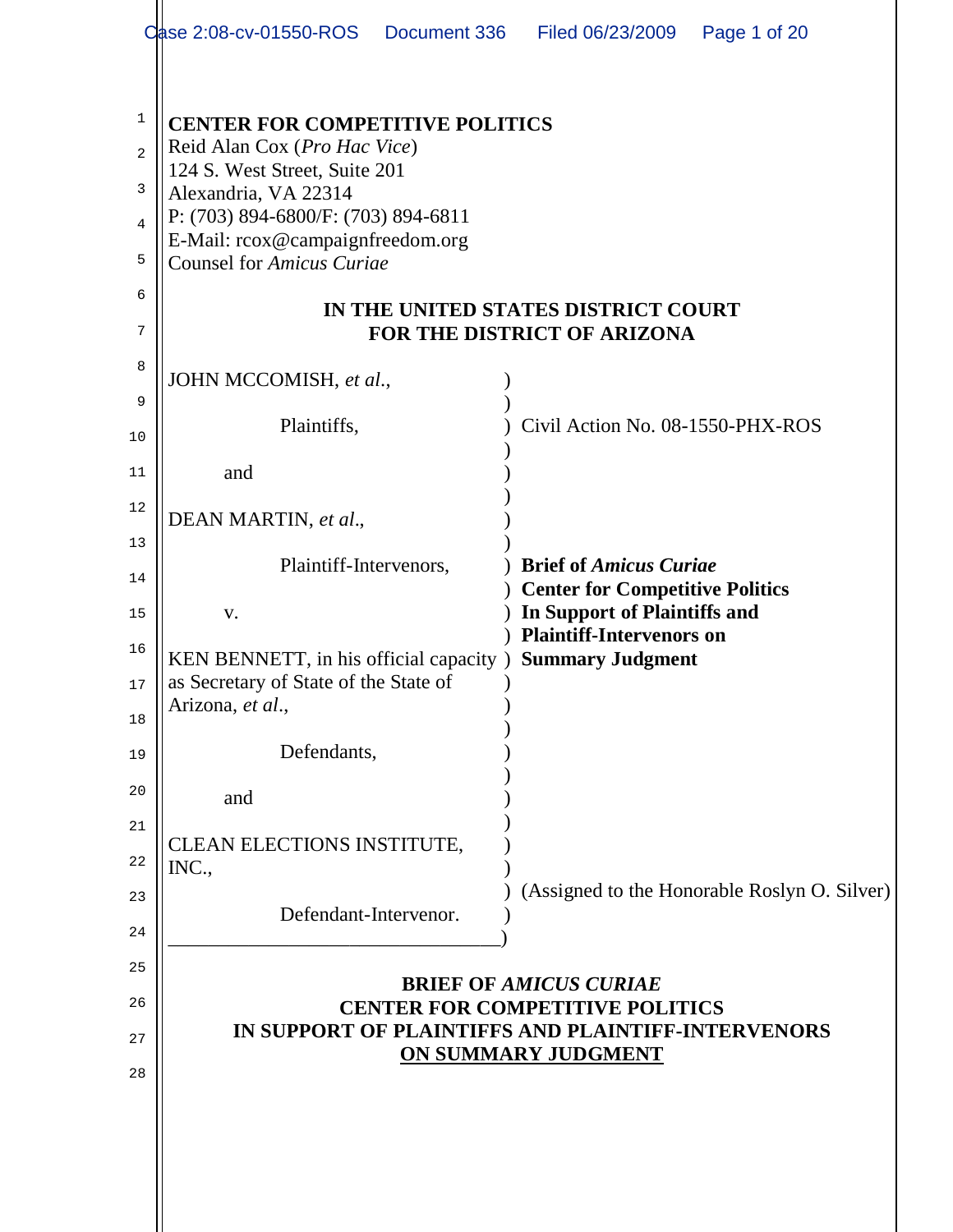Pursuant to this Court's Order entered on June 10, 2009, *see* Order (Dkt. # 284), the Center for Competitive Politics (the "Center") hereby respectfully submits its Brief of *Amicus Curiae* in Support of Plaintiffs and Plaintiff-Intervenors on Summary Judgment.

5

1

2

3

4

## **I. INTRODUCTION**

6 7 8 9 10 11 12 13 14 15 16 17 18 19 20 21 22 23 24 25 26 27 28 On two previous occasions, this Court has ruled that Plaintiffs and Plaintiff-Intervenors<sup>1</sup> "have shown a high likelihood of success on the merits" of their facial and as-applied constitutional challenges to the Matching Funds provisions<sup>2</sup> of Arizona's Citizens Clean Elections Act. Findings of Fact & Conclusions of Law (Dkt. #185), at 15:3; *see also* Order (Dkt. #30), at 7:18-19 ("Plaintiffs have established that the Matching Funds provision[s] of the Act violate<sup>[</sup> ]the First Amendment"). Specifically, this Court has explained that, under the rule and rationale of the Supreme Court's decision in *Davis v. Federal Election Commission*, 128 S. Ct. 2759 (2008), Arizona's Matching Funds provisions impose the same type of unconstitutional penalty on "traditional candidates"<sup>3</sup> for exercising their First Amendment rights to make unlimited, lawful, and constitutionally-protected campaign expenditures as did the asymmetrical contribution limits scheme at issue in *Davis*. *See generally* Findings of Fact & Conclusions of Law ı 1 For ease, this Brief will refer to Plaintiffs and Plaintiff-Intervenors collectively as "Plaintiffs," unless specifically referring to one or the other. Likewise, this Brief will refer to Defendants and Defendant-Intervenor collectively as "Defendants," unless specifically referring to one or the other.  $2$  Plaintiffs constitutionally challenge the provision of Matching Funds to competing participating candidates, *see* Ariz. Rev. Stat. §§ 16-952(A)-(C), as well as the disclosure requirements that enable the provision of such Matching Funds, *see* Ariz. Rev. Stat. §§ 16-941(B)(2) and 16-958. 3 This Brief will refer to candidates who do not accept public funding under Arizona's Clean Elections Act as "traditional candidates," and those who do as "participating candidates."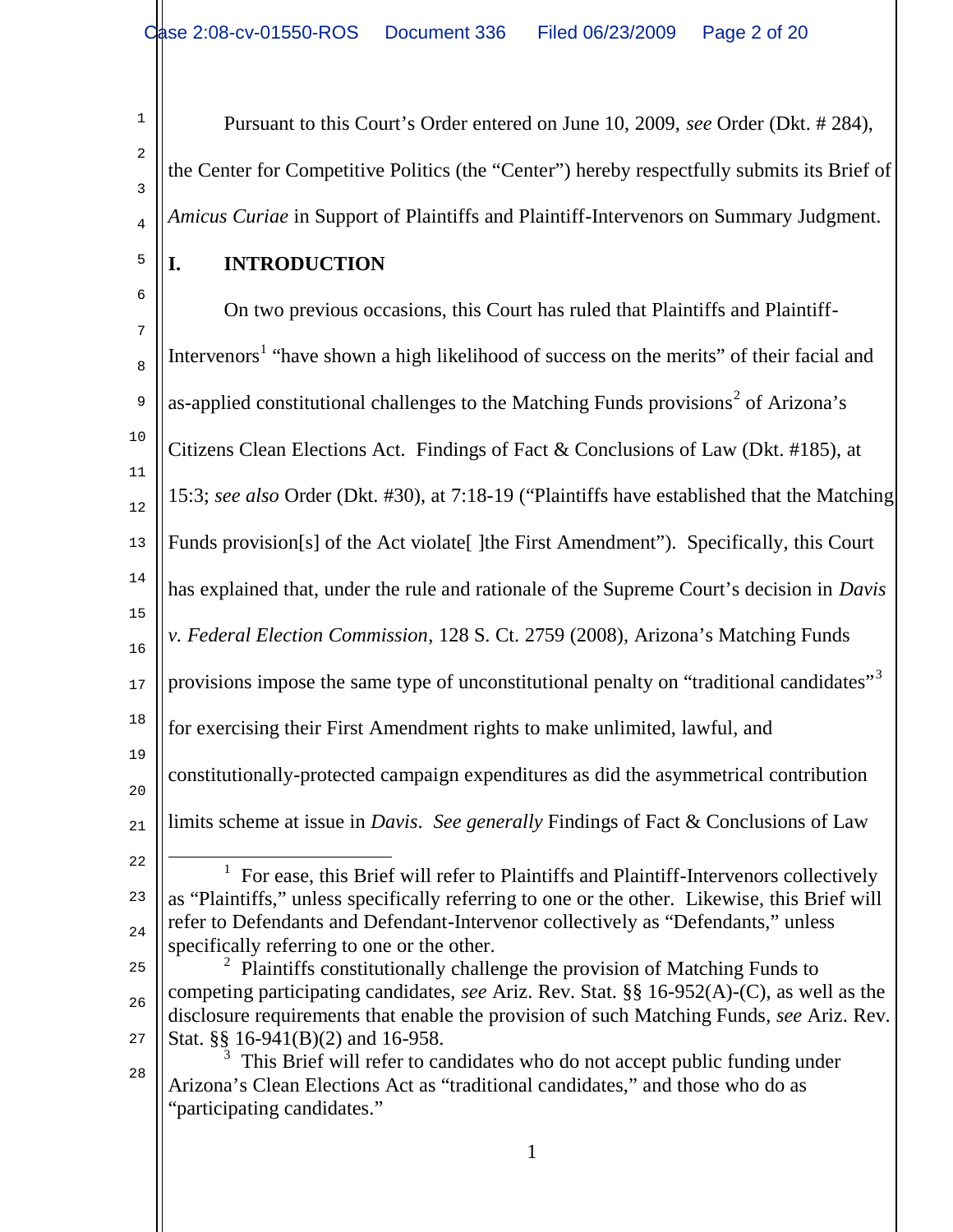1 2 3 4 5 6 7 8 9 10 11 12 13 14 15 (Dkt. #185), at 7:6-15:3; Order (Dkt. #30), at 5:17-7:19. Indeed, just like the Matching Funds provisions in Arizona, *see* Ariz. Rev. Stat. §§ 16-952(A)-(C), the asymmetrical contribution limits struck down in *Davis* were triggered by a "financial imbalance" between competing candidates, leading to "the effect of enabling [the triggering candidate's] opponent to raise more money and to use that money to finance speech that counteracts and thus diminishes the effectiveness of [the triggering candidate's] own speech," 128 S. Ct. at 2770. Nevertheless, this Court denied Plaintiffs' Motions for a Temporary Restraining Order and a Preliminary Injunction on the grounds that it would have been inappropriate for this Court to intervene in then ongoing campaigns and impending elections. *See* Findings of Fact & Conclusions of Law (Dkt. #185), at 15:15- 18:21; Order (Dkt. #30), at 7:26-9:4.

16 17 18 19 20 21 22 23 The elections are now over, and the parties and intervenors have filed cross motions for summary judgment. Thus, this Court should now enter summary judgment for the Plaintiffs, declare the Matching Funds provisions of Arizona's Clean Elections Act unconstitutional on their face and as-applied, and permanently enjoin them. Such judicial action is necessary and appropriate because the Matching Funds provisions are subject to strict scrutiny and cannot pass constitutional muster under that "well-nigh insurmountable" standard. *Meyer v. Grant*, 486 U.S. 414, 425 (1988).

- 24
- 25 26

## **II. THE MATCHING FUNDS PROVISIONS ARE SUBJECT TO CONSTITUTIONAL STRICT SCRUTINY**

27 28 In their summary judgment motions, Defendants attempt to lower the level of constitutional scrutiny applicable to the Matching Funds provisions by arguing that the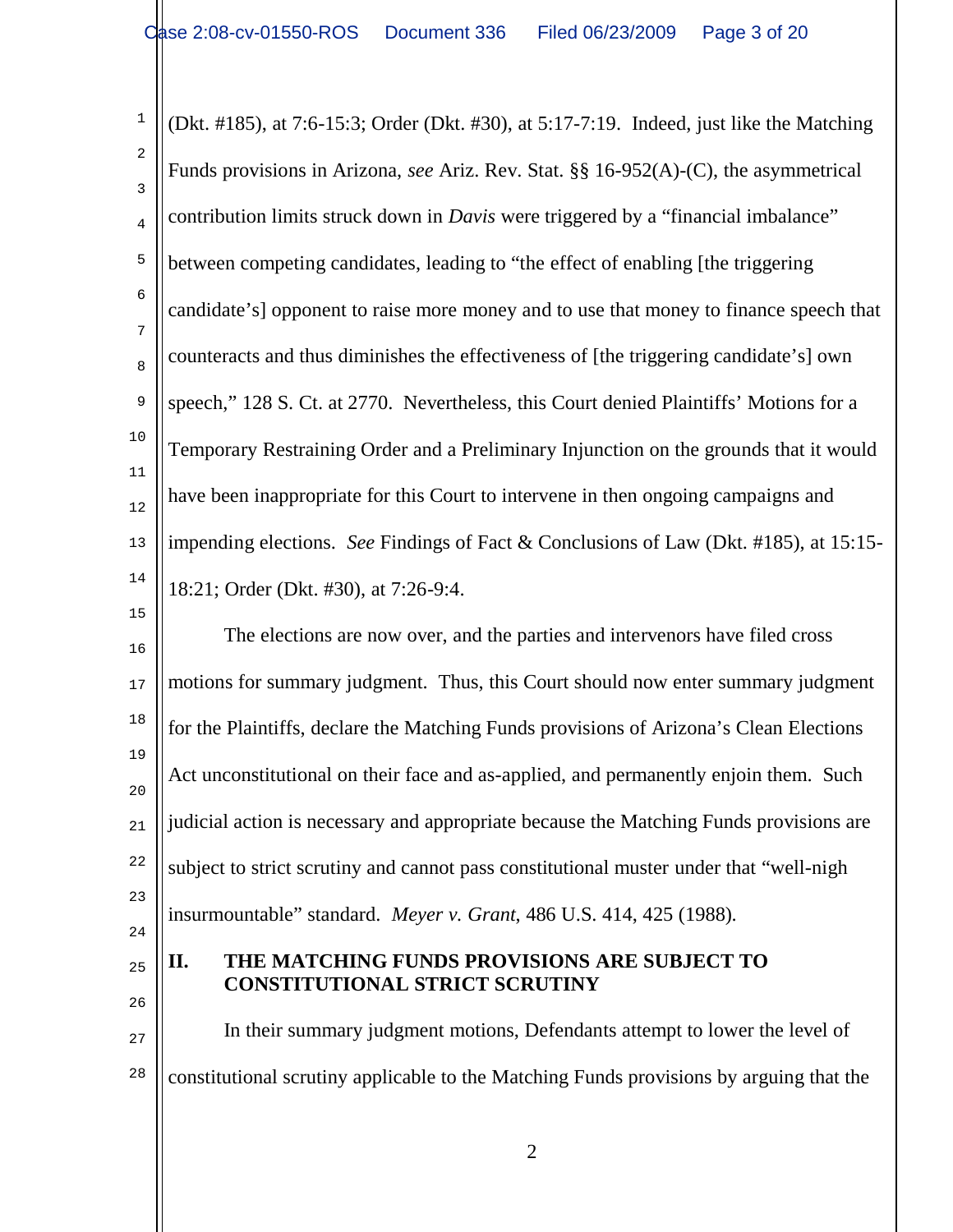1 2 3 4 5 6 7 8 9 10 11 12 13 14 15 16 17 18 19 20 21 22 Matching Funds "promote [], rather than abridge [] free speech," and thus "do [] not have to survive a heightened level of scrutiny." Mem. in Supp. of Def.-Intervenor's Mot. for Summ. J. (Dkt. #286), at 12:14-15; *see also* Defs.' Mot. & Mem. in Supp. of Mot. for Summ. J. (Dkt. #293), at 1:20 ("the Act is designed to increase the amount of political speech"), 5:24-26, 7:6-7 ("matching funds serve to advance First Amendment values"). But in so arguing, Defendants totally miss the actual issue raised in this litigation by attempting to distract the Court from the specific constitutional claims and injuries alleged by Plaintiffs. After all, by asserting an alleged increase in the totality of speech by all candidates, Defendants ignore and obscure the fact that the Matching Funds provisions burden, suppress, and chill campaign speech of *traditional* candidates (and their supporters) by triggering "[e]qual funding" for *opposing participating* candidates. Ariz. Rev. Stat. §§ 16-952. Thus, when properly focused on the constitutional claims alleged and injuries suffered by Plaintiffs, it is clear the Matching Funds provisions are subject to strict scrutiny because they (1) "impose<sup>[]</sup> a substantial burden on" traditional candidates' (and their supporters') "exercise of the[ir] First Amendment right[s]," *Davis*, 128 S. Ct. at 2772, and (2) act as impermissible *de facto* expenditure limitations on traditional candidates (and their supporters).

23 24

25

#### **A. The Matching Funds Provisions Substantially Burden the First Amendment Rights of Traditional Candidates and Their Supporters**

26 27 28 As this Court has recognized in its previous two rulings, Arizona's Matching Funds provisions substantially burden the First Amendment rights of traditional candidates (and their supporters) in precisely the same way as did the federal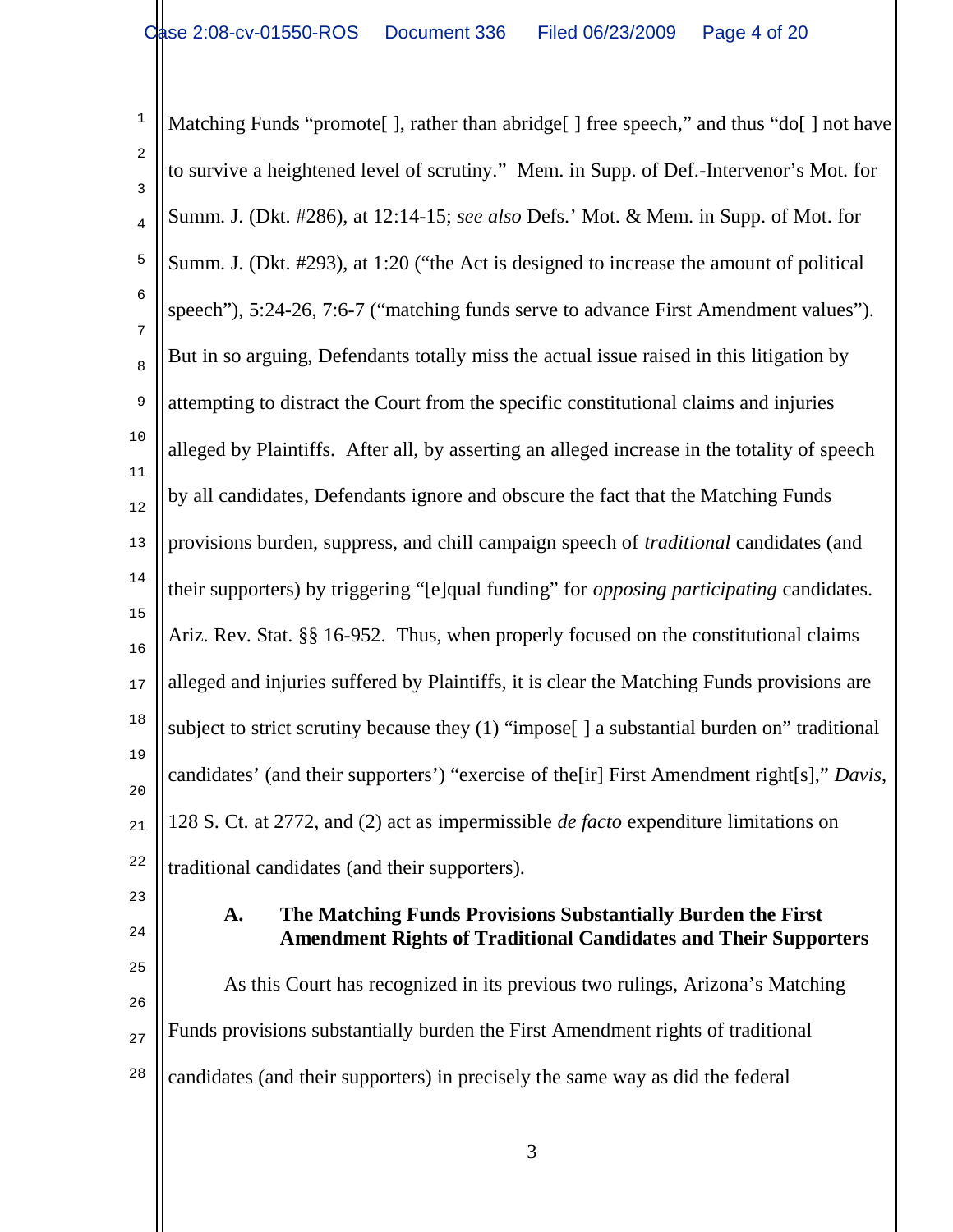1 2 3 4 5 6 7 8 9 10 11 12 13 14 15 16 17 18 19 20 Millionaire's Amendment in *Davis* — namely, by "impos[ing] an unprecedented penalty on any [traditional] candidate who" chooses to "robustly exercise[ his or her] First Amendment right $[s]$ ."<sup>4</sup> 128 S. Ct. at 2771. Indeed, the penalty imposed by Arizona's Matching Funds provisions on traditional candidates is even more severe and direct than was imposed by the Millionaire's Amendment struck down in *Davis* because, if a traditional candidate (or his supporters) triggers Matching Funds to a participating opponent in Arizona, that opponent is *certain* to receive dollar-for-dollar opposition public funds, *see* Ariz. Rev. Stat. §§ 16-952(A)-(C), while under the Millionaire's Amendment the opposing candidate was provided with only the *opportunity* to raise additional funds under asymmetrical contribution limits, *see Davis*, 128 S. Ct. at 2766. Thus, even more so than in *Davis*, traditional candidates (and their supporters) in Arizona find that "the vigorous exercise of the[ir First Amendment] right[s] to use [lawfully contributed and constitutionally protected] funds to finance campaign speech produces fundraising advantages for opponents in the competitive context of electoral politics." *Id*. at 2772. As the Supreme Court held in *Davis*, such a regulatory scheme "imposes a

<sup>21</sup>

<sup>22</sup> 23 24 25 26 27 28 ÷ 4 While it is true, as Defendants point out, *see* Defs.' Mot. & Mem. in Supp. of Mot. for Summ. J. (Dkt. #293), at 6:25-26, n.7, that the First Amendment right being exercised in *Davis* was that of candidate self-financing, that fact does not make the constitutional rule and rationale derived from *Davis* inapplicable here. Not only has the Supreme Court been clear that the First Amendment protects the right of candidates to engage in unlimited expenditures of lawfully contributed campaign funds, whether they come from the candidates themselves, contributors, or PACs, *see*, *e.g.*, *Buckley v. Valeo*, 424 U.S. 1, 39-58 (1976), but also the unconstitutional choice imposed on traditional candidates by Arizona's Matching Funds provisions is the same as that struck down in *Davis* — either "abide by a limit on [campaign] expenditures or endure the burden that is placed on that [First Amendment] right by the activation of a scheme of discriminatory" counter-funding, 128 S. Ct. at 2772.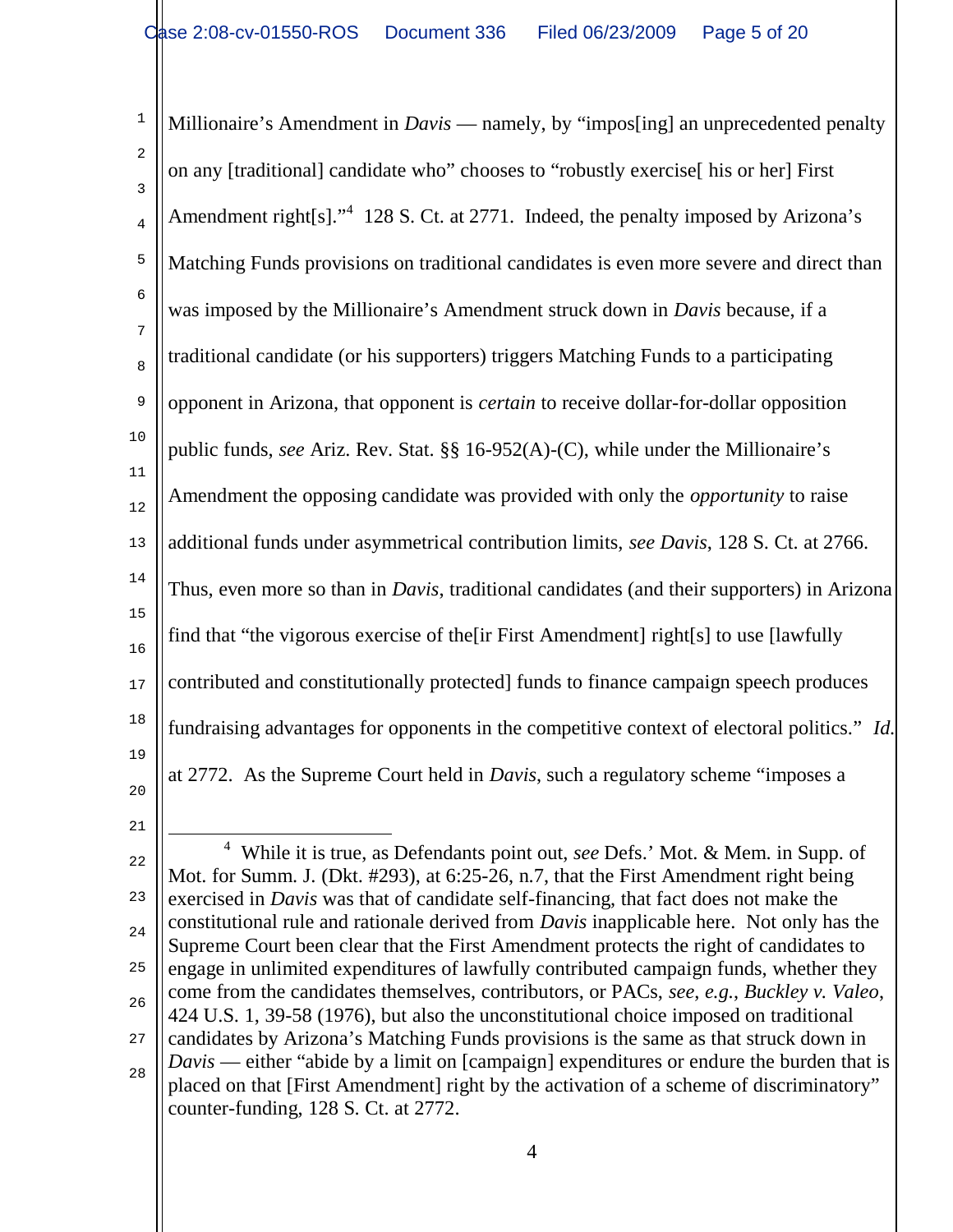substantial burden on the exercise of the First Amendment right to use [candidate] funds for campaign speech," which "cannot stand unless it is 'justified by a compelling state interest'" and is narrowly tailored to that interest (*i.e.*, strict scrutiny). *Id*. (quoting *Federal Election Comm'n v. Mass. Citizens for Life*, *Inc*., 479 U.S. 238, 256 (1986) (citations omitted).

8

9

1

2

3

4

5

6

7

### **B. The Matching Funds Provisions Act as Expenditure Limitations Against Traditional Candidates and Their Supporters**

10 11 12 13 14 15 16 17 18 19 20 21 22 23 24 25 26 27 28 Strict scrutiny is also applicable to Arizona's Matching Funds provisions because they act as *de facto* expenditure limitations against traditional candidates (and their supporters), despite the fact that traditional candidates (and their supporters) never agree to limit their First Amendment rights by participating in the public financing regime. It is hornbook law that, while candidate contribution limits can be upheld as constitutionally permissible if they are "closely drawn to match a sufficiently important government interest," *McConnell v. Fed. Election Comm'n*, 540 U.S. 93, 136, n.39 (2003) (quotations omitted); *see also Randall v. Sorrell*, 548 U.S. 230, 247 (2006) (quoting *Buckley*, 424 U.S. at 25), candidate expenditure limits are subject to strict scrutiny and must be struck down unless they are narrowly tailored to a compelling governmental interest, *see*, *e.g.*, *McConnell*, 540 U.S. at 291 (Kennedy, J. concurring in part and dissenting in part) ("*Buckley* subjected expenditure limits to strict scrutiny"); *Service Employees Int'l Union v. Fair Political Practices Comm'n*, 955 F.2d 1312, 1322 (9th Cir. 1992) (quoting *Austin v. Mich. State Chamber of Commerce*, 494 U.S. 652, 657 (1990)) ("Expenditure limitations are subject to strict scrutiny and will be upheld only if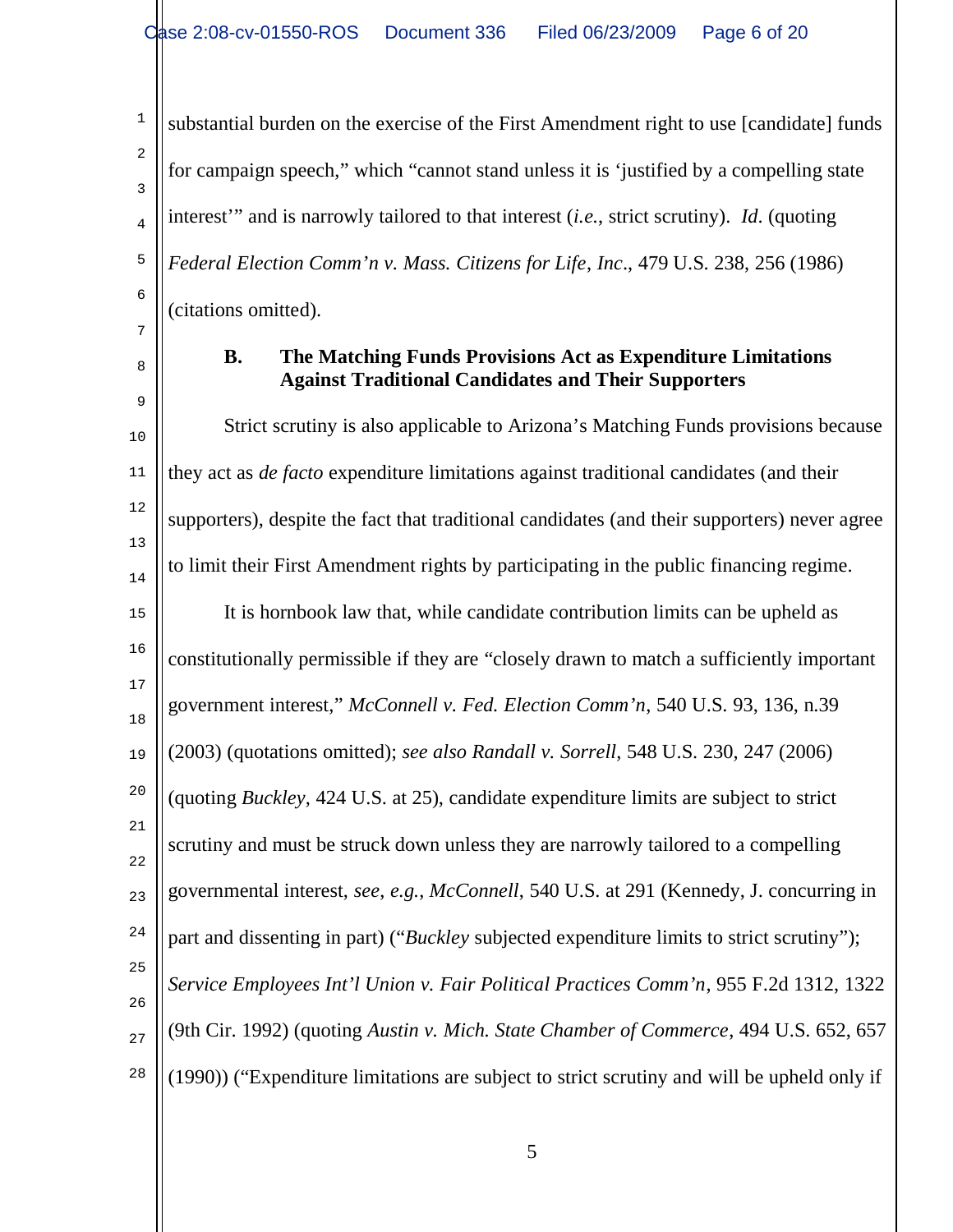1 2 3 4 5 6 7 8 9 they are 'narrowly tailored to serve a compelling state interest.'); *see also generally Buckley*, 424 U.S. at 39-58 (striking down expenditure limits). Indeed, the Supreme Court has *never* upheld — or subjected to less than strict scrutiny — any expenditure limit imposed on candidates who reject public funding for their campaigns. *See*, *e.g.*, *Randall*, 548 U.S. at 242 ("Over the last 30 years, in considering the constitutionality of a host of different campaign finance statutes, this Court has repeatedly adhered to *Buckley*'s constraints, including those on expenditure limits.") (citing cases).

10 11 12 13 14 15 16 17 18 19 20 21 22 23 24 25 26 27 28 Rather, the sole context in which the Supreme Court has upheld an expenditure limit is when a candidate voluntarily agrees to such an expenditure limitation as part of gaining access to public funds for his or her campaign. *See Buckley*, 424 U.S. at 57, n.65; *see also generally Buckley*, 424 U.S. at 85-108. Of course, this is not the case here with respect to Plaintiffs — and all traditional candidates — who decline to participate in Arizona's public financing scheme, instead choosing to be able to fully and freely exercise their First Amendment rights to raise and spend unlimited amounts of lawful campaign contributions by foregoing any public financing of their campaigns. This is why Plaintiffs complain that Arizona's Matching Funds provisions are unconstitutional. After all, by providing additional dollar-for-dollar counter-financing to participating candidates when a competing traditional candidate exceeds the limits that are accepted only by those who take public funding, the Matching Funds provisions end up imposing those same limitations on traditional candidates, who expressly reject public financing and the campaign finance limitations that come with it.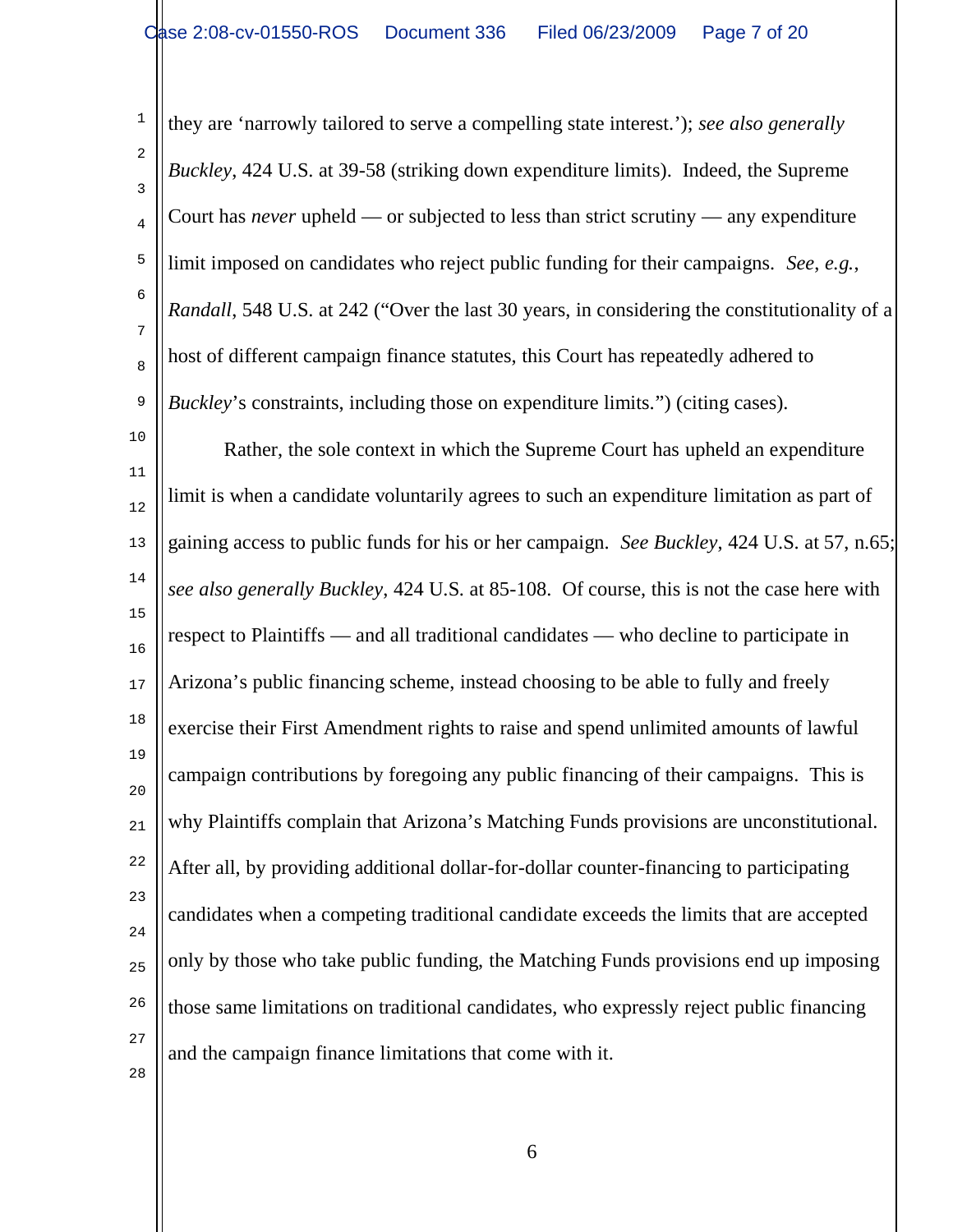| $\mathbf{1}$        | In other words, under Arizona's Matching Funds Provisions, traditional candidates                                                                                                                                                                                                                                                                                                               |  |  |  |
|---------------------|-------------------------------------------------------------------------------------------------------------------------------------------------------------------------------------------------------------------------------------------------------------------------------------------------------------------------------------------------------------------------------------------------|--|--|--|
| $\overline{a}$<br>3 | are provided with no real choice at all. Sure they can reject public funding, but the                                                                                                                                                                                                                                                                                                           |  |  |  |
| $\bf 4$             | consequence, as this Court has previously observed, "is substantially the same" because                                                                                                                                                                                                                                                                                                         |  |  |  |
| 5                   | Arizona's Matching Funds provisions "force[] a [traditional] candidate to choose to                                                                                                                                                                                                                                                                                                             |  |  |  |
| $\sqrt{6}$<br>7     | 'abide by a limit on [campaign] expenditures' or else endure a burden placed on that                                                                                                                                                                                                                                                                                                            |  |  |  |
| $\,8\,$             | right" via the dollar-for-dollar grant of additional public funding to each participating                                                                                                                                                                                                                                                                                                       |  |  |  |
| $\mathsf 9$         | opponent when the traditional candidate exceeds the limits he or she rejected in the first                                                                                                                                                                                                                                                                                                      |  |  |  |
| 10                  | place. Order (Dkt. #30), at 7:2-5 (quoting <i>Davis</i> , 128 S. Ct. at 2772); see also Findings                                                                                                                                                                                                                                                                                                |  |  |  |
| 11<br>12            | of Fact & Conclusion of Law (Dkt. #185), at 10:18-27 (same).                                                                                                                                                                                                                                                                                                                                    |  |  |  |
| 13                  | As the Supreme Court explained in <i>Davis</i> , the <i>de facto</i> imposition of such limits                                                                                                                                                                                                                                                                                                  |  |  |  |
| 14                  | on candidates who choose to exercise their First Amendment rights to receive and spend                                                                                                                                                                                                                                                                                                          |  |  |  |
| 15<br>16            | unlimited amounts of lawful and constitutionally protected campaign contributions                                                                                                                                                                                                                                                                                                               |  |  |  |
| 17                  | subjects the scheme to strict scrutiny:                                                                                                                                                                                                                                                                                                                                                         |  |  |  |
| $1\,8$<br>19        | The resulting drag on First Amendment rights is not constitutional simply<br>because it attaches as a consequence of a statutorily imposed choice. In<br>Buckley, we held that Congress "may engage in public financing of election<br>campaigns and may condition acceptance of public funds on an agreement by<br>the candidate to abide by specified expenditure limitations" even though we |  |  |  |
| $20$<br>21          |                                                                                                                                                                                                                                                                                                                                                                                                 |  |  |  |
| 22                  | found an independent limit on overall campaign expenditures to be<br>unconstitutional. But the choice involved in <i>Buckley</i> was quite different from                                                                                                                                                                                                                                       |  |  |  |
| 23                  | the choice imposed by [the Millionaire's Amendment]. In Buckley, a<br>candidate, by forgoing public financing, could retain the unfettered right to                                                                                                                                                                                                                                             |  |  |  |
| 24                  | make unlimited personal expenditures. Here, [the Millionaire's Amendment]<br>does not provide any way in which a candidate can exercise that right without                                                                                                                                                                                                                                      |  |  |  |
| 25<br>26            | abridgment.  The choice imposed by [the Millionaire's Amendment] is not<br>remotely parallel to that in <i>Buckley</i> .                                                                                                                                                                                                                                                                        |  |  |  |
| 27<br>28            | 128 S. Ct. at 2772 (citation omitted). Indeed, this Court has previously quoted that                                                                                                                                                                                                                                                                                                            |  |  |  |
|                     | language as controlling with respect to why Arizona's Matching Funds provisions are                                                                                                                                                                                                                                                                                                             |  |  |  |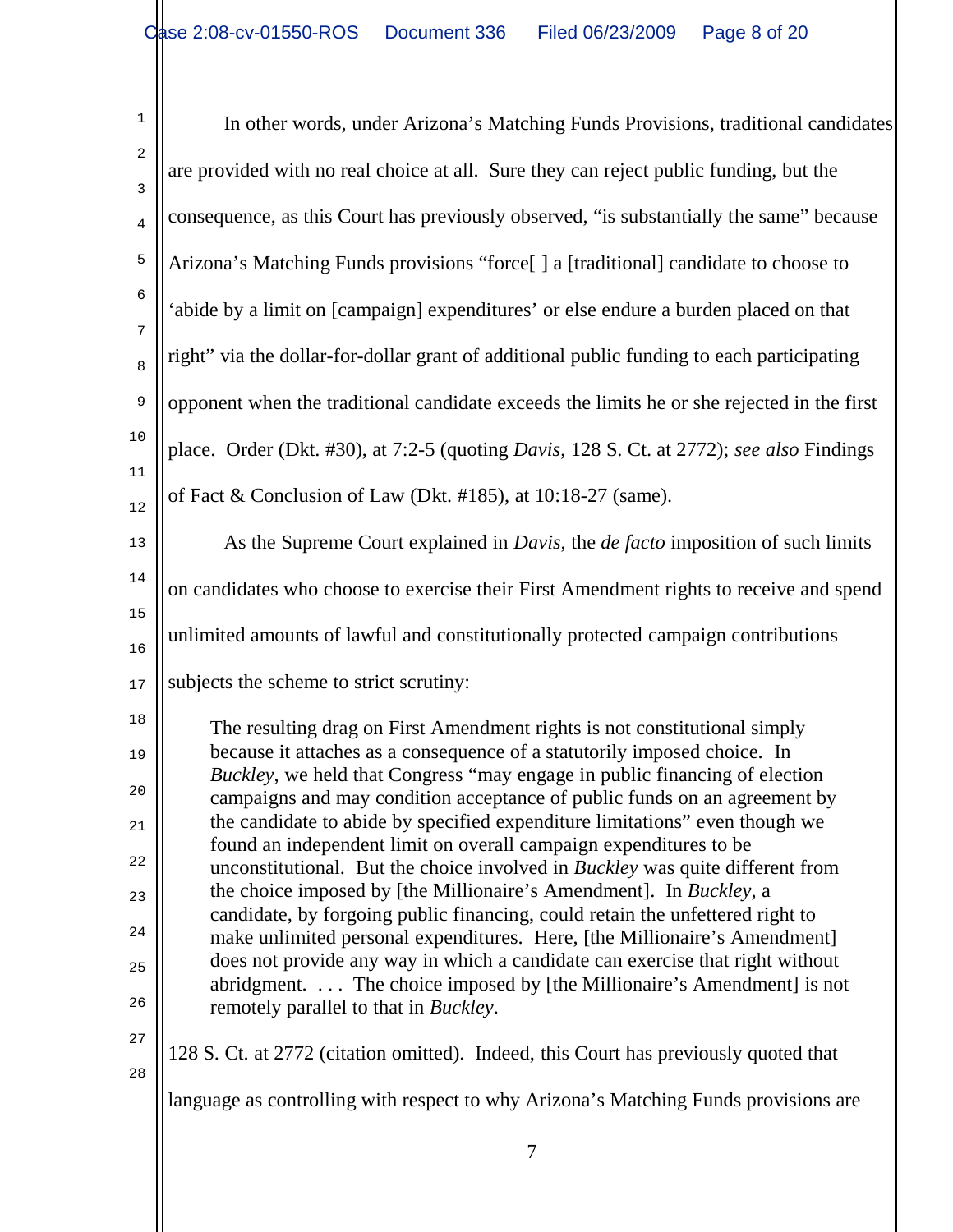1 2 3 4 5 subject to strict scrutiny, *see* Findings of Fact & Conclusions of Law (Dkt. #185), at 10:18-27; and there is no reason this Court's previous reasoning that the Matching Funds provisions must be strictly scrutinized for impermissibly imposing *de facto* expenditure limitations on traditional candidates (and their supporters) should change.

6 7

## **III. NO COMPELLING STATE INTEREST SUPPORTS THE MATCHING FUNDS PROVISIONS**

8 9 10 11 12 13 14 15 16 17 18 19 20 Being subject to strict scrutiny, Arizona's Matching Funds provisions must be supported by a compelling interest, but they are not. Rather, not only is it readily apparent that the purpose of the Matching Funds provisions is to unconstitutionally level the electoral opportunities between traditional and participating candidates, *see*, *e.g.*, *Davis*, 128 S. Ct. at 2773-74, but the Matching Funds provisions also undermine and provide new and additional opportunities to frustrate the only compelling governmental interest in sustaining campaign finance restrictions — preventing corruption or the appearance of corruption, *see*, *e.g.*, *id.* at 2773 (quoting *Federal Election Comm'n v. Nat'l Conservative Political Action Comm.* (*NCPAC*), 470 U.S. 480, 496-97 (1985)) (citation omitted).

21 22

### **A. The Obvious and Admitted Purpose of the Matching Funds Provisions Is to Level the Electoral Opportunities Between Competing Candidates**

23 24 25 26 27 28 Even if it was not obvious from the Section's title — "Equal funding of candidates," Ariz. Rev. Stat. § 16-952 — that the purpose of Arizona's Matching Funds provisions is the constitutionally illegitimate one of leveling electoral opportunities between traditional and participating candidates, such a purpose is clear from both the operation of the Matching Funds provisions and the Defendants' defense of them as part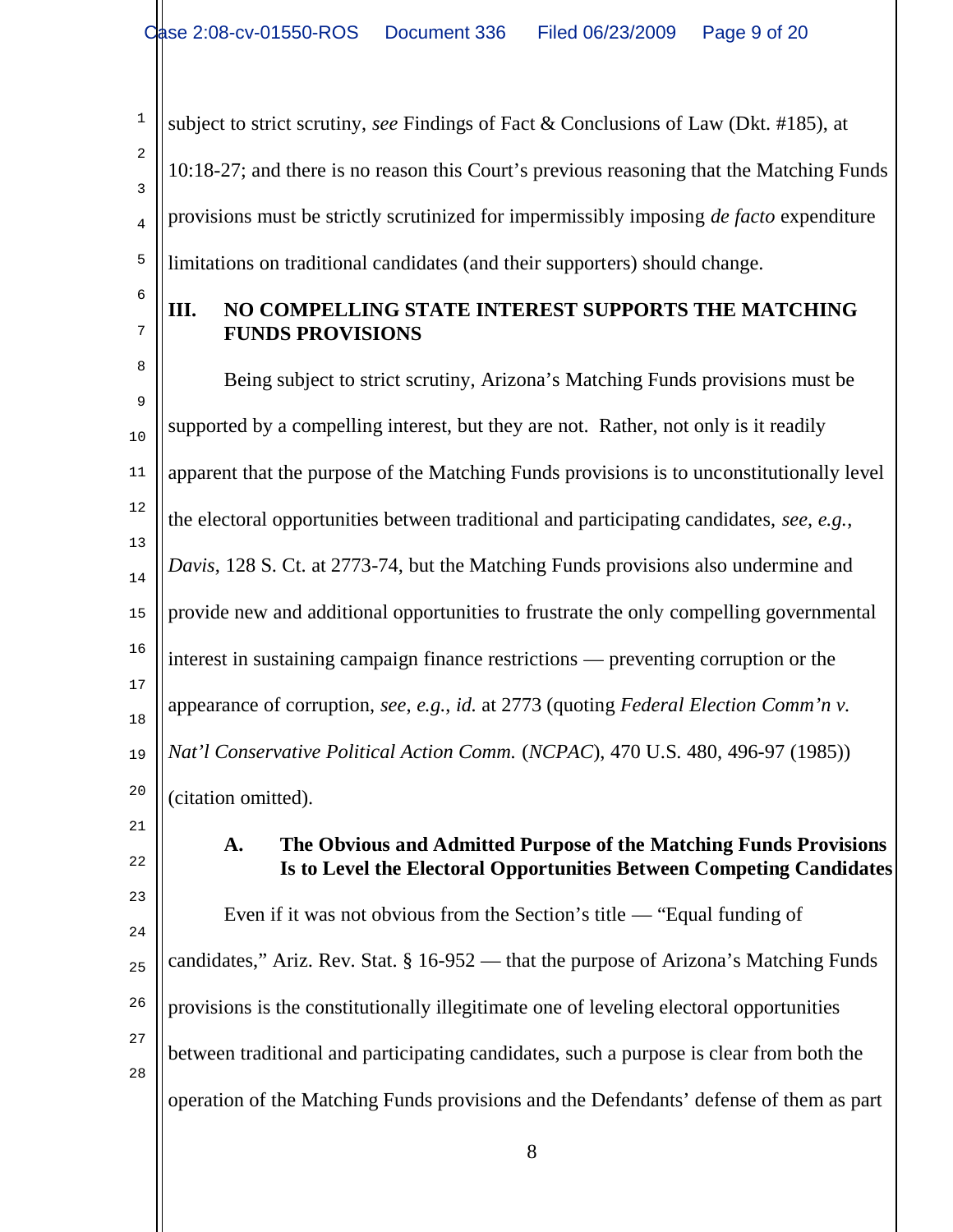1 2 3 4 5 6 7 8 9 10 11 12 13 14 15 16 of Arizona's public funding scheme. After all, not only are there the self-evident financial equalization aims of the Matching Funds provisions — which provide additional dollar-for-dollar public financing to opposing participating candidates when traditional candidates (and their supporters) outspend participating candidates in the primary election period, *see* Ariz. Rev. Stat. §§ 16-952(A) & (C), and outraise or outspend participating candidates in the general election period, *see* Ariz. Rev. Stat. §§ 16-952(B)  $\&$  (C) — but also Defendants are forced to admit in their briefs that the true intention of the Matching Funds provisions is to level electoral opportunities so that participating candidates will not face a financial disadvantage that would make them reluctant to accept public funding, *see*, *e.g.*, Defs.' Mot. & Mem. in Supp. of Mot. for Summ. J. (Dkt. #293), at 5:24-26, 7:6-8, 12:12-17 & 21-22, 13:1-2; Mem. in Supp. of Def.-Intervenor's Mot. for Summ. J. (Dkt. #286), at 6:27-7:1.

17 18 19 20 21 22 23 24 25 26 27 28 Of course, being subject to strict scrutiny, Defendants cannot successfully seek to have this Court uphold the Matching Funds provisions as "an important component" part of Arizona's public funding scheme as a whole. Defs.' Mot. & Mem. in Supp. of Mot. for Summ. J. (Dkt. #293), at 12:9. Instead, Defendants must prove the Matching Funds provisions, by themselves, are supported by a compelling interest because, as the Supreme Court has held, a "court applying strict scrutiny must ensure that a compelling interest supports *each application* of a statute restricting speech." *Federal Election Comm'n v. Wis. Right to Life*, *Inc.* (*WRTL*), 127 S. Ct. 2652, 2672 (2007) (emphasis in original). Indeed, as Plaintiff-Intervenors correctly note, "[r]estrictions that exist simply to enable other portions of a statute to operate do not satisfy strict scrutiny." Mem. in

9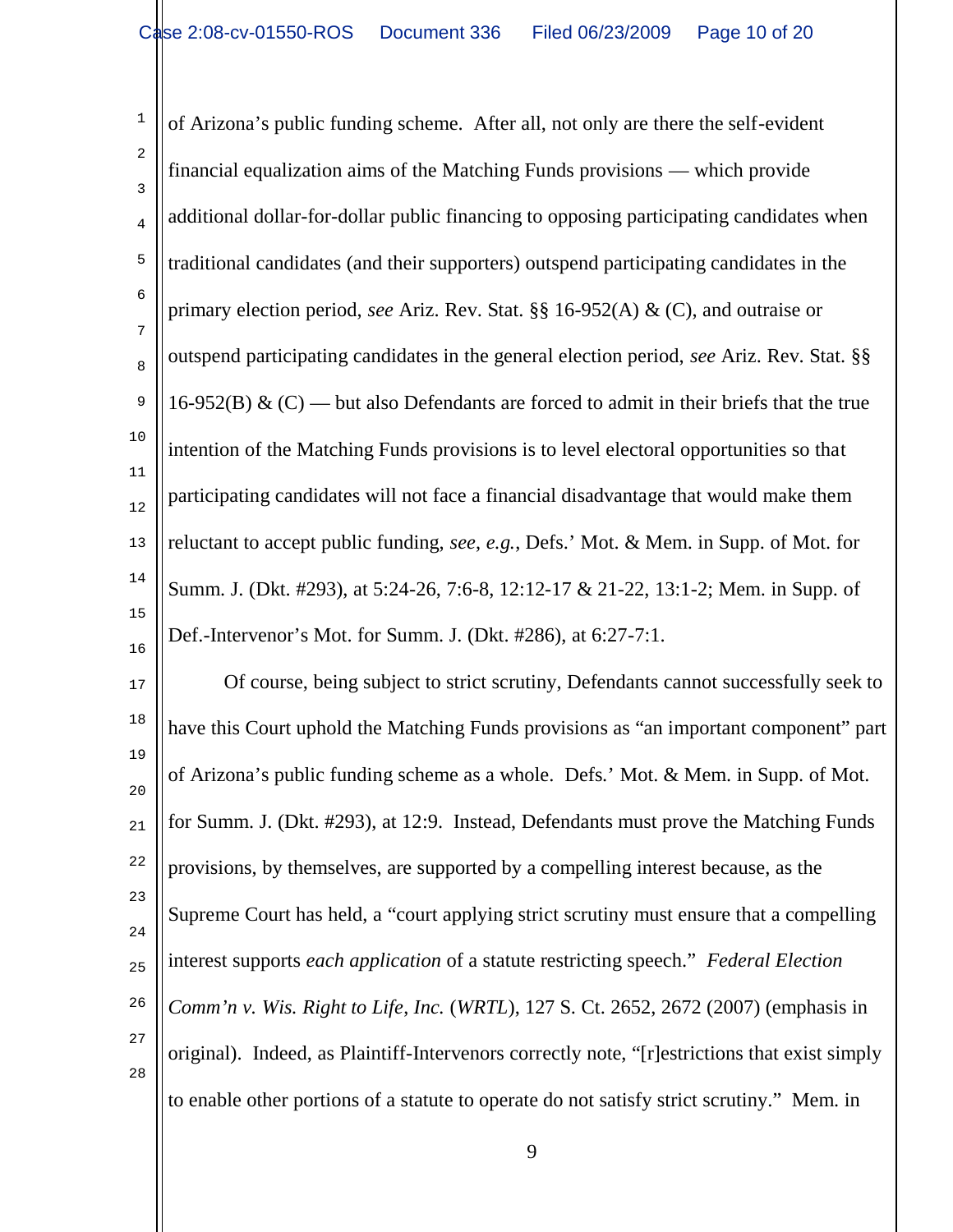| $\mathbf 1$                | Supp. of Pl.-Intervenors' Mot. for Summ. J. (Dkt. #288-2), at 6:24-7:2 (citing WRTL, 127                                                                                                                                                                                                                                                                                                                                                                                                                                                                                                                                                                                                                          |  |  |
|----------------------------|-------------------------------------------------------------------------------------------------------------------------------------------------------------------------------------------------------------------------------------------------------------------------------------------------------------------------------------------------------------------------------------------------------------------------------------------------------------------------------------------------------------------------------------------------------------------------------------------------------------------------------------------------------------------------------------------------------------------|--|--|
| 2<br>3                     | S. Ct. at 2672).                                                                                                                                                                                                                                                                                                                                                                                                                                                                                                                                                                                                                                                                                                  |  |  |
| 4                          | Nevertheless, Defendants still pin their constitutional defense of the Matching                                                                                                                                                                                                                                                                                                                                                                                                                                                                                                                                                                                                                                   |  |  |
| $\mathsf S$                | Funds provisions on their being an integral part of Arizona's larger public funding                                                                                                                                                                                                                                                                                                                                                                                                                                                                                                                                                                                                                               |  |  |
| $\sqrt{6}$                 | scheme. Such a defense does not satisfy strict scrutiny, and only draws attention to the                                                                                                                                                                                                                                                                                                                                                                                                                                                                                                                                                                                                                          |  |  |
| 7<br>8                     | constitutionally illegitimate purpose of the Matching Funds provisions. Therefore,                                                                                                                                                                                                                                                                                                                                                                                                                                                                                                                                                                                                                                |  |  |
| $\mathsf 9$                | Defendants' statements that                                                                                                                                                                                                                                                                                                                                                                                                                                                                                                                                                                                                                                                                                       |  |  |
| 10<br>11<br>12             | (1) "Matching funds play an important role in a candidate's decision to<br>participate in the public funding system [because, without such Funds, a]<br>participating candidate would receive only a modest public disbursement, after<br>which she could be grossly outspent by a[ traditional] opponent [and his                                                                                                                                                                                                                                                                                                                                                                                                |  |  |
| 13<br>14                   | supporters] unconstrained by limits on expenditures or contributions," Defs.'<br>Mot. & Mem. in Supp. of Mot. for Summ. J. (Dkt. #293), at 12:14-17; and                                                                                                                                                                                                                                                                                                                                                                                                                                                                                                                                                          |  |  |
| 15<br>16                   | (2) "Without matching funds, 'the State could reasonably believe that far fewer<br>candidates would enroll in its campaign finance program,' Defs.' Mot. &<br>Mem. in Supp. of Mot. for Summ. J. (Dkt. #293), at 13:1-2 (citation omitted);                                                                                                                                                                                                                                                                                                                                                                                                                                                                       |  |  |
| 17<br>18                   | must be seen for what they are — admissions that the Matching Funds provisions were                                                                                                                                                                                                                                                                                                                                                                                                                                                                                                                                                                                                                               |  |  |
| 19                         | designed and are intended to impermissibly level electoral opportunities between                                                                                                                                                                                                                                                                                                                                                                                                                                                                                                                                                                                                                                  |  |  |
| 20                         | participating and traditional candidates. <sup>5</sup> Moreover, it becomes quite obvious that even                                                                                                                                                                                                                                                                                                                                                                                                                                                                                                                                                                                                               |  |  |
| 21<br>22                   | Defendants cannot escape the fact that the Matching Funds provisions advance the                                                                                                                                                                                                                                                                                                                                                                                                                                                                                                                                                                                                                                  |  |  |
| 23                         | illegitimate purpose of "equalizing the financial resources of candidates" rejected most                                                                                                                                                                                                                                                                                                                                                                                                                                                                                                                                                                                                                          |  |  |
| 24<br>25<br>26<br>27<br>28 | The same is true of Defendant-Intervenor's statements that (1) "To encourage<br>5<br>sufficient participation by counteracting the fear that a participating candidate will be<br>outspent by a traditionally-funded opponent or an independent expenditure committee,<br>the Act provides additional matching funds," Mem. in Supp. of Def.-Intervenor's Mot.<br>for Summ. J. (Dkt. $\# 286$ ), at 6:27-7:1; and (2) that the Matching Funds provisions are<br>"an integral part of the package of benefits that candidates accept when choosing<br>whether to participate and [are] necessary to incentivize the levels of candidate<br>participation required to make the program successful," id. at 7:10-13. |  |  |
|                            |                                                                                                                                                                                                                                                                                                                                                                                                                                                                                                                                                                                                                                                                                                                   |  |  |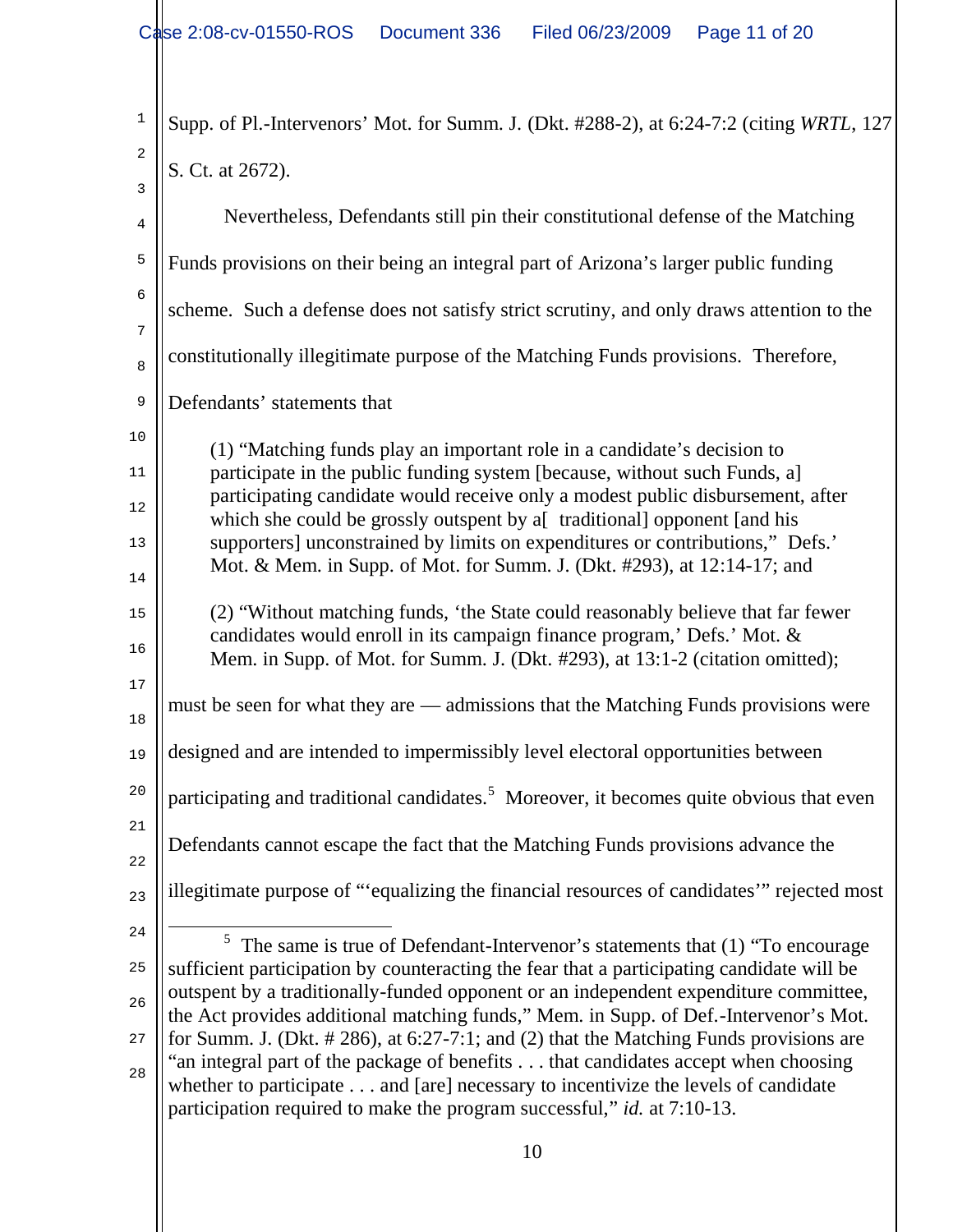1 2 3 4 5 6 7 8 9 recently in *Davis*, 128 S. Ct. at 2773 (quoting *Buckley*, 424 U.S. at 56), since throughout their submissions Defendants continue to insist that "the distribution of matching funds[ ] furthers, not abridges, pertinent First Amendment values by ensuring that the participating candidate will have an opportunity to engage in responsive speech" triggered, of course, by the exercise of traditional candidates' (and their supporters') First Amendment rights. *E.g.*, Defs.' Mot. & Mem. in Supp. of Mot. for Summ. J. (Dkt. #293), at 5:25-26 (citation omitted).

10 11 12 13 14 15 16 17 18 19 20 21 22 23 24 25 26 27 28 The Supreme Court has been consistently and unequivocally clear that such a purpose violates the First Amendment. Indeed, in soundly rejecting the "governmental interest in equalizing the relative ability of individuals and groups to influence the outcome of elections" in *Buckley*, the Court emphatically held that "the concept that government may restrict the speech of some elements of our society in order to enhance the relative voice of others is wholly foreign to the First Amendment." 424 U.S. at 48- 49; *see also Davis*, 128 S. Ct. 2773 (same). The *Davis* decision only amplifies the constitutional illegitimacy of the government using campaign finance restrictions for the purpose of leveling candidate electoral opportunities, noting that The argument that a candidate's speech may be restricted in order to "level electoral opportunities" has ominous implications because it would permit [the government] to arrogate the voters' authority to evaluate the strengths of candidates competing for office. Different candidates have different strengths. Some are wealthy; others have wealthy supporters who are willing to make large contributions. Some are celebrities; some have the benefit of a wellknown family name. Leveling electoral opportunities means making and implementing judgments about which strengths should be permitted to contribute to the outcome of an election. The Constitution, however, confers

upon voters, not [the government], the power to choose the[ir elected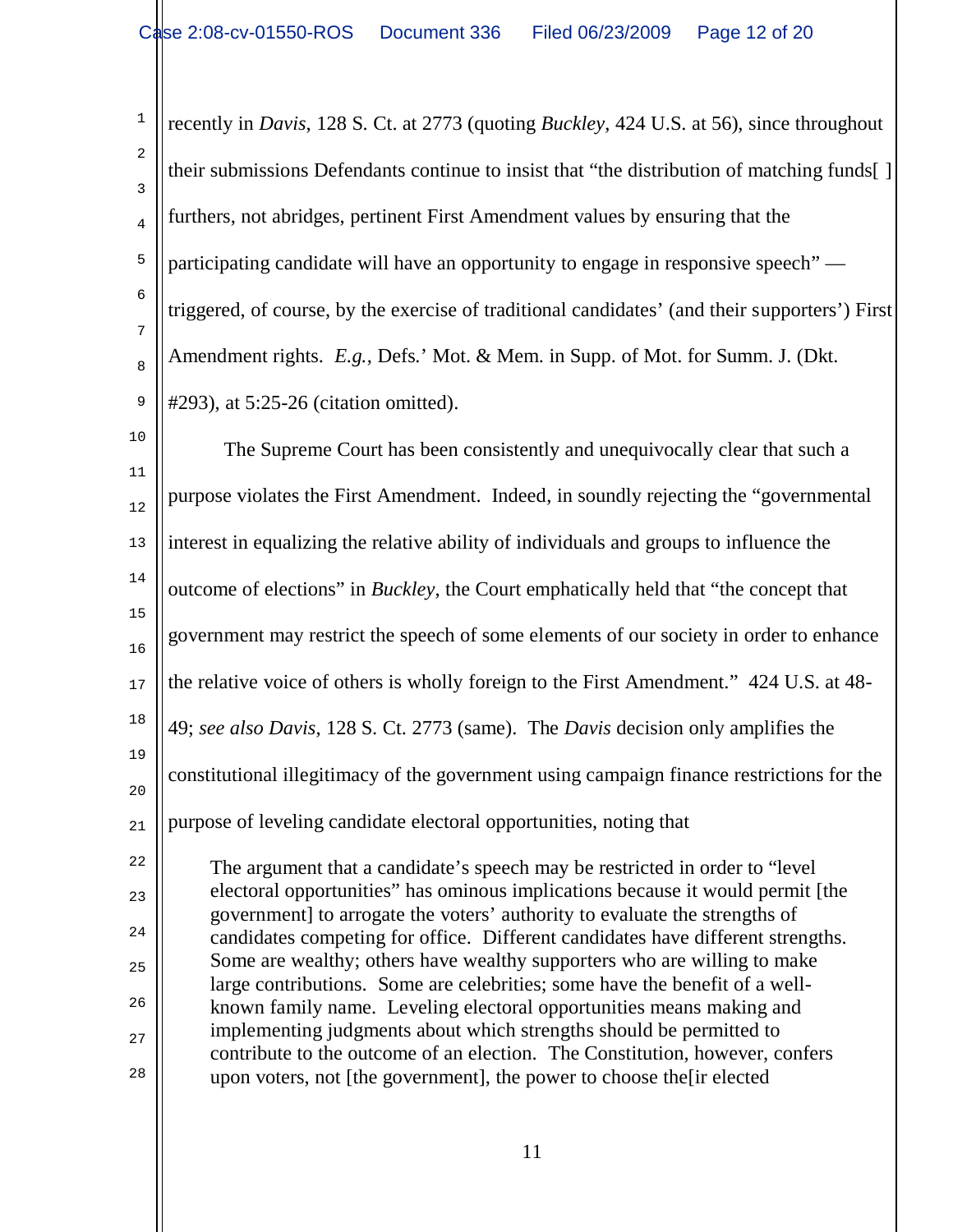r]epresentatives, . . . and it is a dangerous business for [the government] to use the election laws to influence the voters' choices.

3 4 5 6 128 S. Ct. 2773-74 (citations omitted). Because Arizona's Matching Funds provisions advance precisely that illegitimate purpose, they are unconstitutional both on their face and as-applied for that reason alone.

# 7

8

1

2

#### **B. Any Asserted Interest in Eliminating Corruption or Its Appearance Is Frustrated by the Matching Funds Provisions**

9 10 11 12 13 14 15 16 17 18 19 20 21 22 23 24 25 26 27 28 As this Court has recognized previously, the only compelling state interest that can support the Matching Funds provisions such that they are able to survive strict scrutiny is the interest in preventing candidate corruption or the appearance of such corruption. *See* Findings of Fact & Conclusions of Law (Dkt. #185), at 11:17-22 (quoting *Davis*, 128 S. Ct. at 2773 (quoting *NCPAC*, 470 U.S. at 496-97)); *see also* Order (Dkt. #30), at 6:9-10. But, as Plaintiffs detail extensively in their submissions, the Matching Funds provisions actually provide new and additional opportunities that frustrate any alleged interest in eliminating candidate corruption or its appearance by allowing for (1) "teaming strategies" between traditional and participating candidates, and (2) "reverse targeting strategies" against traditional candidates, both to trigger Matching Funds, and hence additional campaign financing for the very candidates employing such strategies. *See* Mem. in Supp. of Pls.' Mot. for Summ. J. (Dkt. #297), at 6:18-8:27; *see also* Findings of Fact & Conclusions of Law (Dkt. #185), at 12:18-14:3 ( concluding "this potential for gamesmanship mitigates against the anti-corruption interest of the Act not by nullifying any anti-corruption gains but by creating entirely new corruption concerns and injecting them into the public sphere"); Order (Dkt. # 30), at 7:9-17. Additionally, Plaintiffs point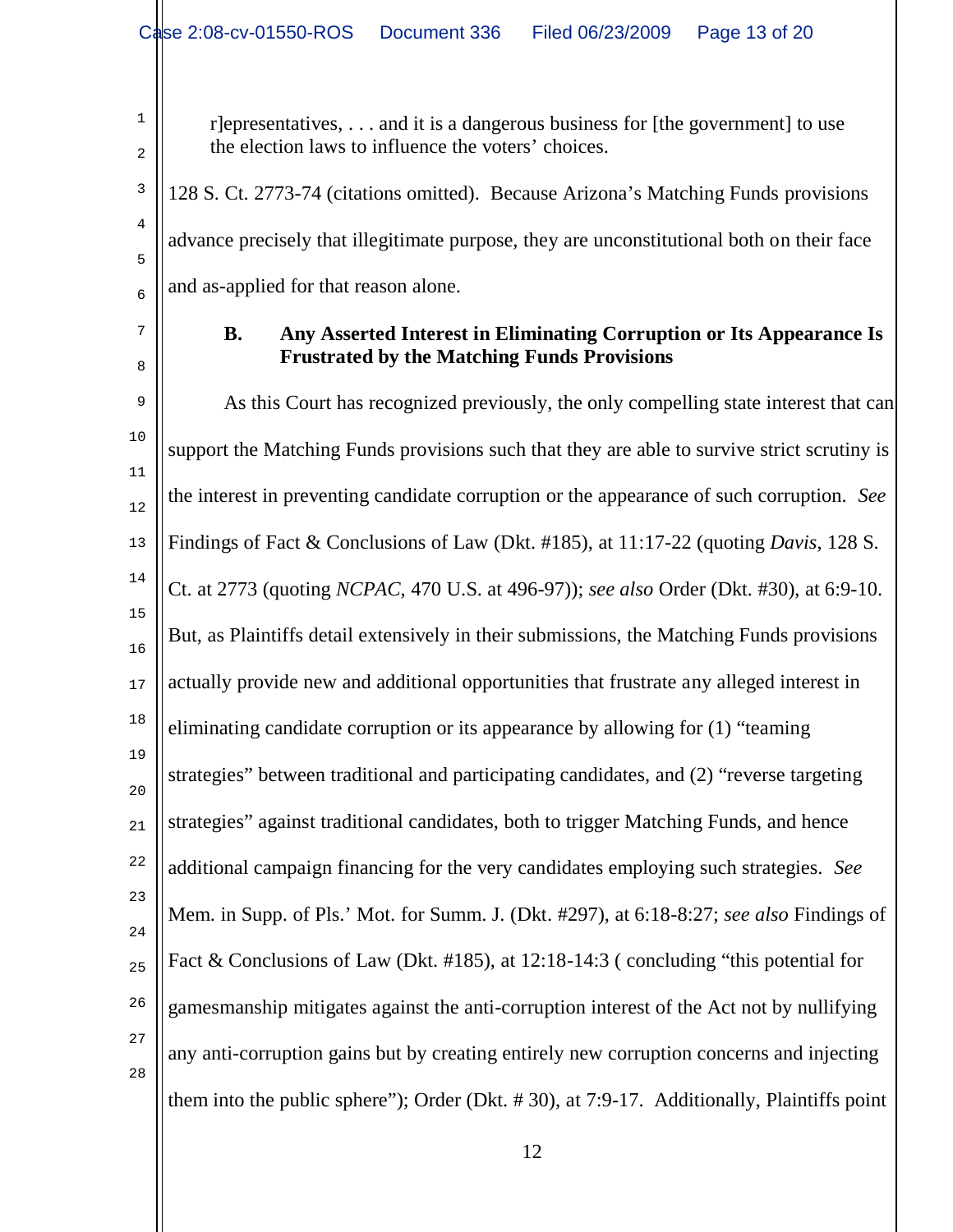1 2 3 4 5 6 7 8 9 10 11 12 13 14 15 16 17 18 19 out that "the phenomena of 'bundling'" further undermines any interest in preventing corruption or its appearance because "participating candidates have an even stronger incentive to rely on bundlers than do traditional candidates" as a result of their "minimal resources," along with the fact that the need to qualify for public funds entitles participating candidates "not just [to] the amount bundled, but also the public financing," including matching funds that can triple the original lump sum grant of public financing." Mem. in Supp. of Pls.' Mot. for Summ. J. (Dkt. # 197), at 8:28-9:18. Indeed, *Amicus*' own research concerning so-called "Clean Elections" programs in various states, including Arizona, has found no anti-corruption or anti-appearance benefit deriving from such regimes. Most notably, following a 2007 pilot "Clean Elections" program in New Jersey (that mimicked the features of Arizona's Clean Elections Act), *Amicus* studied the donors to participating candidates and their perceptions of their legislators through a survey mailed "to every individual who contributed \$10 to at least one 'Clean Elections' candidate in either the 14th or 24th legislative districts." Sean Parnell, Laura Renz & Sarah Falkenstein, *Special Interests, Partisan Pouts, and the* 

21 *Usual Suspects: A Study of Donors to New Jersey's "Clean Elections" Candidates in* 

22 *2007*, Feb. 2009, at 23 (in Appendix B – Methodology) (available at

20

23

24 25 26 http://www.campaignfreedom.org/docLib/20090223\_SR1NJ.pdf). Tellingly, the findings from that study directly contradict any assertion that "Clean Elections" programs, including Matching Funds, result in advancing any interest in reducing corruption or the

27 28 perception of corruption on the part of donors. Indeed, perhaps the most notable finding of the survey showed that "[t]he donor group most supportive of 'clean elections' was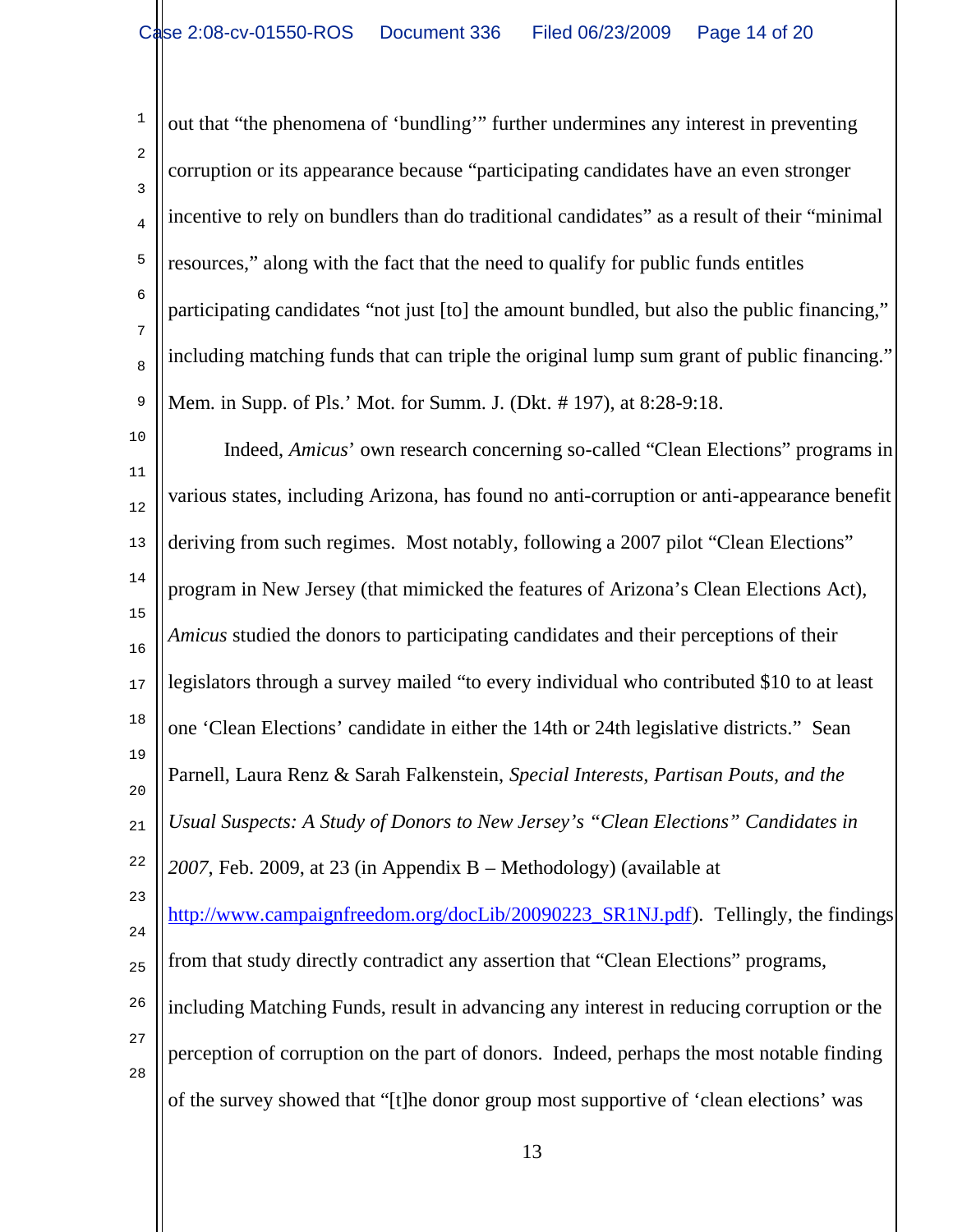1 2 3 4 5 6 7 8 9 10 11 12 13 most likely to believe their own 'clean' legislators favored party and special interests over constituents interests." *Id.* at 7; *see also id.* at 7-9. Also important were the findings that (1) "Organized interest groups supplied nearly half of all qualifying contributions to 'clean election' candidates," and (2) "A majority of these interest group contributors were affiliated with just six groups." *Id.* at 19 (Summary of Findings and Conclusions); *see also id.* at 3-6. These dual findings provide empirical credence to Plaintiffs' argument that bundling (or soliciting) by interest groups plays a more prominent role for participating candidates than for traditional candidates, thus undermining any assertion that so-called "Clean Elections" programs serve any interest in reducing the perception of corruption (and the influence of special interests).

14 15 16 17 18 19 20 21 22 23 24 25 26 27 28 Another study by *Amicus* demonstrates that such a resulting lack of faith in the ability of "Clean Elections" programs to reduce corruption or its appearance, especially in Arizona, is well founded on the part of the public. In a paper published in September 2008, *Amicus* studied whether publicly financed campaigns in Arizona and Maine had led to reduced spending growth by those state governments. *See* Sean Parnell, *Do Taxpayer-Funded Campaigns Actually Save Taxpayer Dollars?*, Sept. 2008 (available at http://www.campaignfreedom.org/docLib/20080930\_Issue\_Analysis\_4.pdf). The issue is particularly significant here, where one of the "Findings and declarations" supporting Arizona's Clean Election Act was that the "current [private] election-financing system . . . [c]osts average taxpayers millions of dollars in the form of subsidies and special privileges for campaign contributors." Ariz. Rev. Stat. § 16-940(B)(6). However, *Amicus*' study found that, while "[b]oth Arizona and Maine had below-average spending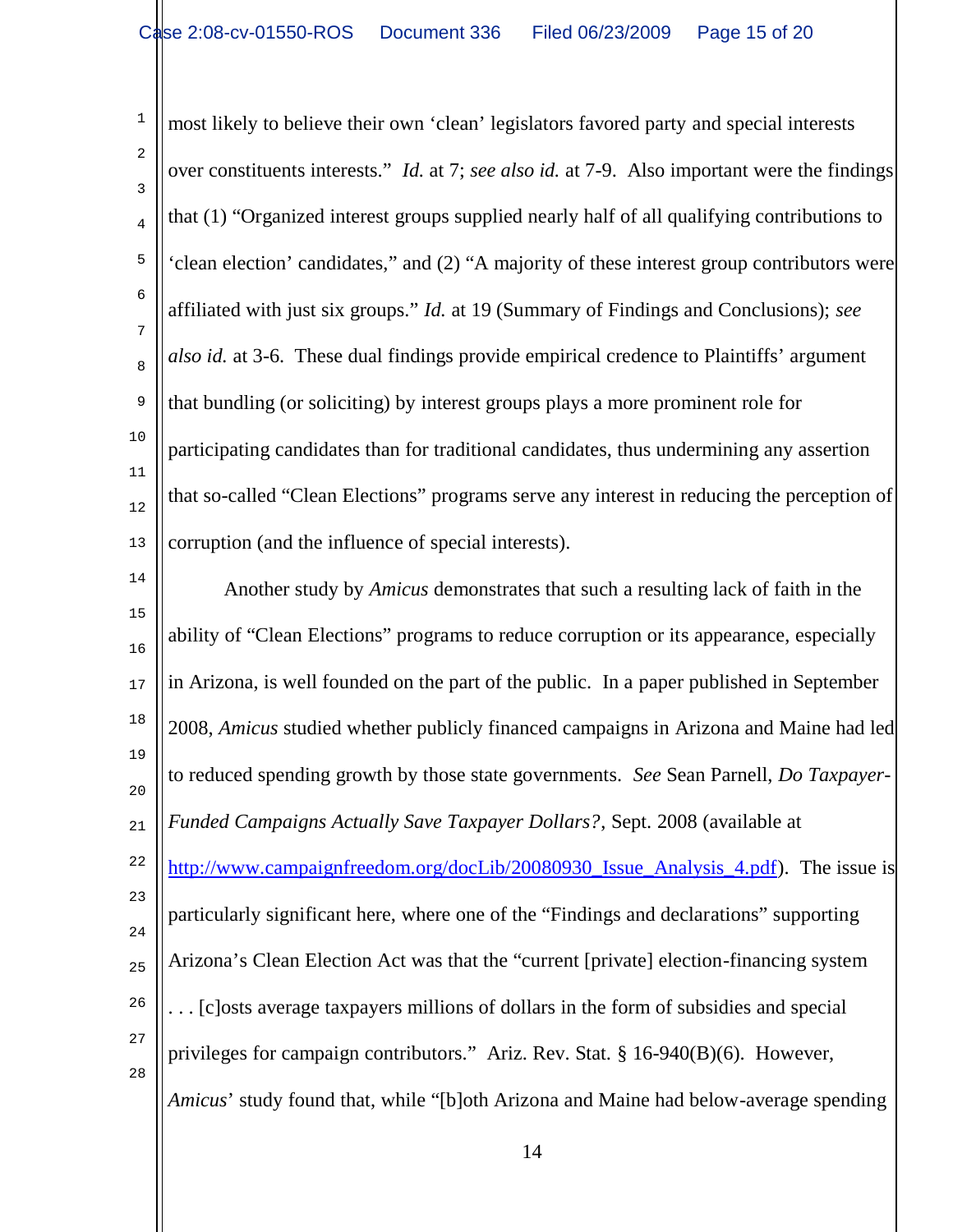1 2 3 4 5 6 7 8 9 growth [compared to the national average] before taxpayer-funded campaigns were enacted[, o]nce legislators began relying upon taxpayer dollars to fund their political campaigns, both states' spending grew at a faster rate than the national average." *Id.* at 3. Thus, the study concluded that, "[b]ased on the actual experience of [Arizona], there is no evidence to support the claim that replacing private, voluntary contributions to candidates with public funds will lead to savings for taxpayers . . . in the form of reduced spending." *Id.*

10 11 12 13 14 15 16 17 18 19 20 21 22 23 24 25 26 All of these findings by *Amicus*' research only add to the already abundant submissions by Plaintiffs demonstrating that Arizona's Clean Elections Act — and more specifically its Matching Funds provisions — has neither reduced candidate and officeholder corruption nor the appearance of such corruption perceived by the public-atlarge. That Defendants are able to turn up and point at a few decades-old examples of corruption — dealt with under existing and separate laws — does not, and cannot, change the fact that the Matching Funds provisions do nothing to prevent such public ills. In short, while the Matching Funds provisions advance the illegitimate interest in leveling electoral opportunities between traditional and participating candidates, those same provisions — and, indeed, the whole Clean Elections Act — have never been shown to advance the only constitutionally legitimate interest in preventing corruption or its appearance, and instead have only provided candidates (and their supporters) new and additional opportunities to frustrate that goal.

27 28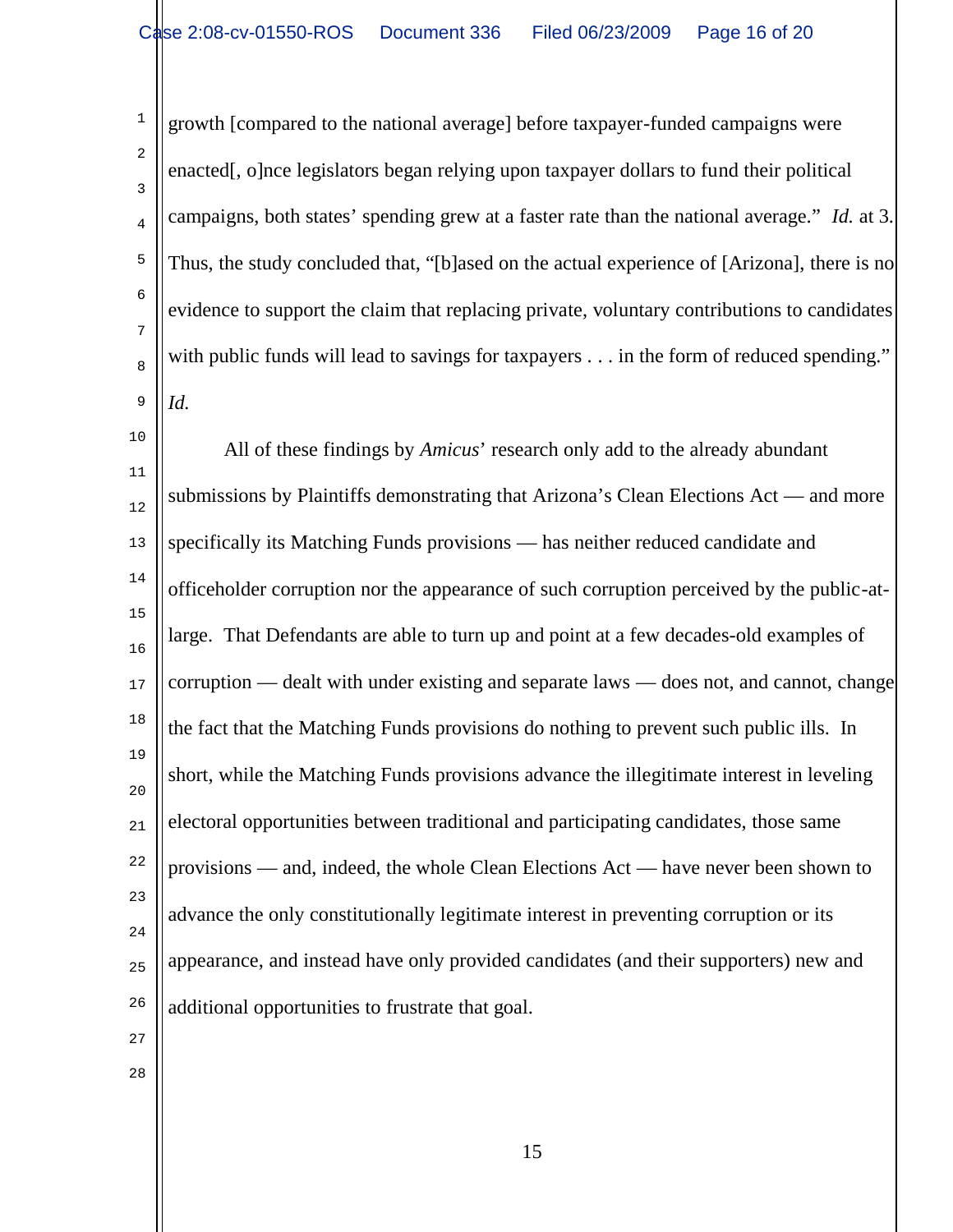# 1 2

3

## **IV. THE MATCHING FUNDS PROVISIONS FAIL NARROW TAILORING BECAUSE PUBLIC FUNDING COULD OCCUR WITHOUT ABRIDGING THE FIRST AMENDMENT RIGHTS OF TRADITIONAL CANDIDATES**

4 5 6 7 8 9 10 11 12 13 14 15 16 17 18 19 20 21 22 23 24 25 26 27 28 Once it is clear that Arizona's Matching Funds provisions advance not the legitimate compelling interest in preventing corruption and its appearance, but rather the illegitimate interest in "[e]qual funding of candidates," Ariz. Rev. Stat. § 16-952, it also becomes clear that the Matching Funds fail narrow tailoring because Arizona's public campaign financing could be implemented without abridging the First Amendment rights of traditional candidates. In fact, on the federal level, public financing proponents have dropped triggered Matching Funds from the "Fair Elections Now Act" — proposed not only in the current Congress after the *Davis* decision, but also in the previous one before that ruling — because of their understanding that the provision of participating candidate Matching Funds triggered by traditional candidate fundraising or spending violates both the constitutional rule and rationale of *Davis*, *see* 128 S. Ct. at 2770-74. *Compare*, *e.g.*, S. 752 (111th Cong. introduced Mar. 31, 2009) (excluding triggered matching funds); *with* S. 1285 (110th Cong. introduced May 3, 2007) (including them). Instead, under the current proposed "Fair Elections Now Act," public financing is provided to participating candidates through a combination of a lump sum allotment provided upon qualification for each election, additional financing provided though public quadrupling of qualifying small dollar contributions, and advertising vouchers. *See*, *e.g.*, S. 752 (111th Cong.), §§ 521-524. In other words, under the currently proposed "Fair Elections Now Act," the fundraising or spending of traditional candidates has nothing to do with the public financing available to participating candidates, which also means that the public funding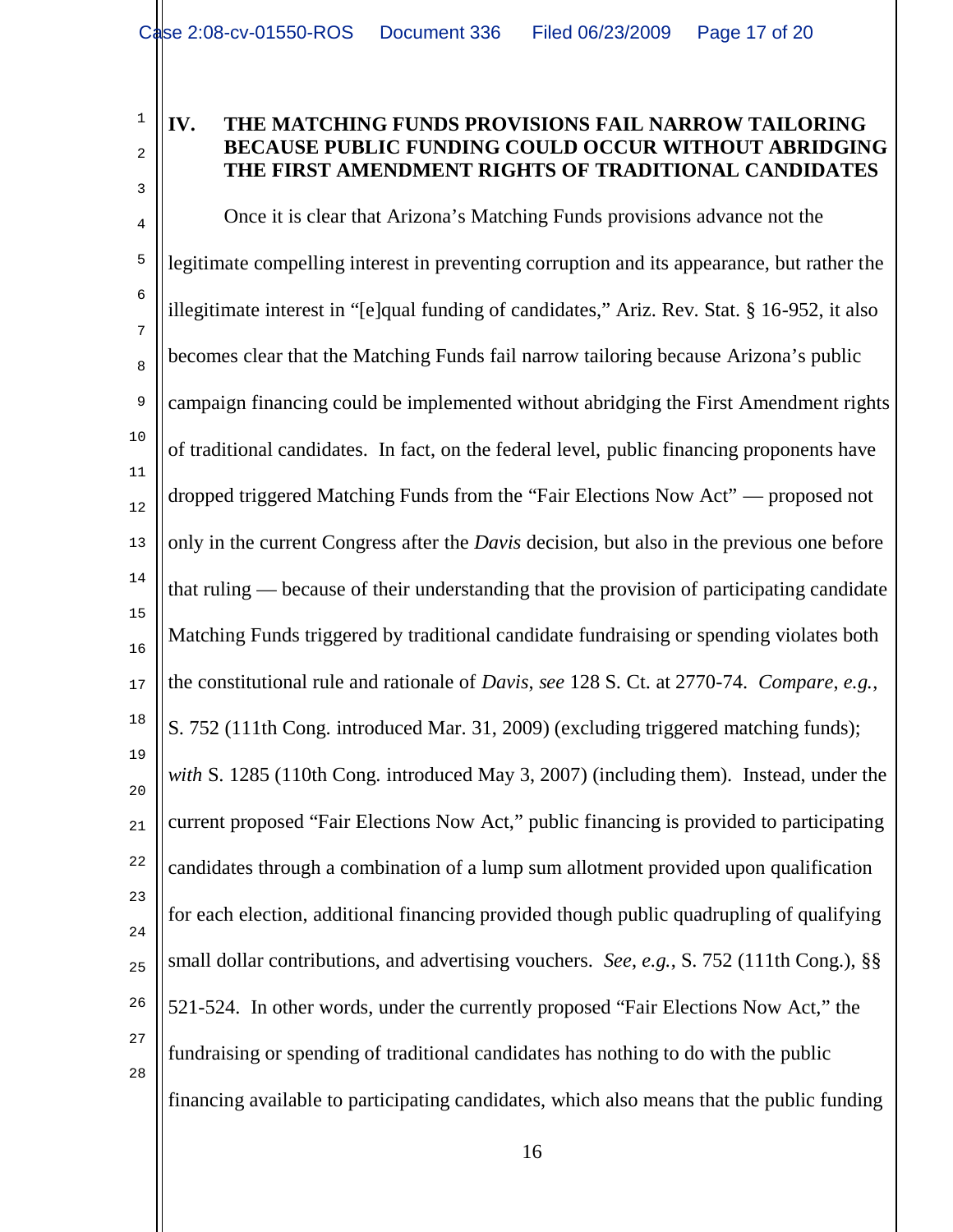1 2 3 is not an unconstitutional punitive consequence of a traditional candidate's (or his supporters') exercise of First Amendment rights.

| 4                   | Of course, public financing need not be so elaborate. As Plaintiffs note, "there is            |
|---------------------|------------------------------------------------------------------------------------------------|
| 5                   | one obviously plausible alternative to Matching Funds: Lump sum public financing."             |
| 6                   | Mem. in Supp. of Pls.' Mot. for Summ. J. (Dkt. #297), at 24:5-6. But regardless of the         |
| $\overline{7}$<br>8 | public funding mechanism chosen, what is constitutionally obvious is that narrow               |
| 9                   | tailoring means nothing and must be absent when opponents reap public financing                |
| 10                  | rewards in the form of Matching Funds specifically tailored to and triggered by the            |
| 11<br>12            | exercise of First Amendment rights by traditional candidates, as is the case with              |
| 13                  | Arizona's provisions.                                                                          |
| 14                  | THE MATCHING FUNDS DISCLOSURE REQUIREMENTS MUST FALL<br>V.                                     |
| 15                  | SINCE THE MATCHING FUNDS ARE UNCONSTITUTIONAL                                                  |
| 16                  | Finally, just as in <i>Davis</i> , because Arizona's "disclosure requirements were             |
| 17<br>18            | designed to implement the" Matching Funds provisions provided for in Ariz. Rev. Stat.          |
| 19                  | $\S\S 16-952(A)-(C)$ , those disclosure requirements, see Ariz. Rev. Stat. $\S\S 16-941(B)(2)$ |
| 20                  | and 16-958, must fall, too, since their "burden cannot be justified" when the Matching         |
| 21<br>22            | Funds provisions they implement are themselves unconstitutional. 128 S. Ct. at 2775.           |
| 23                  | <b>CONCLUSION</b><br>VI.                                                                       |
| 24                  | For the reasons stated herein, this Court should grant Plaintiffs' and Plaintiff-              |
| 25                  | Intervenors' Motions for Summary Judgment, declare Arizona's Matching Funds                    |
| 26                  | provisions and disclosure requirements unconstitutional on their face and as-applied, and      |
| 27                  |                                                                                                |
| 28                  | permanently enjoin them.                                                                       |
|                     |                                                                                                |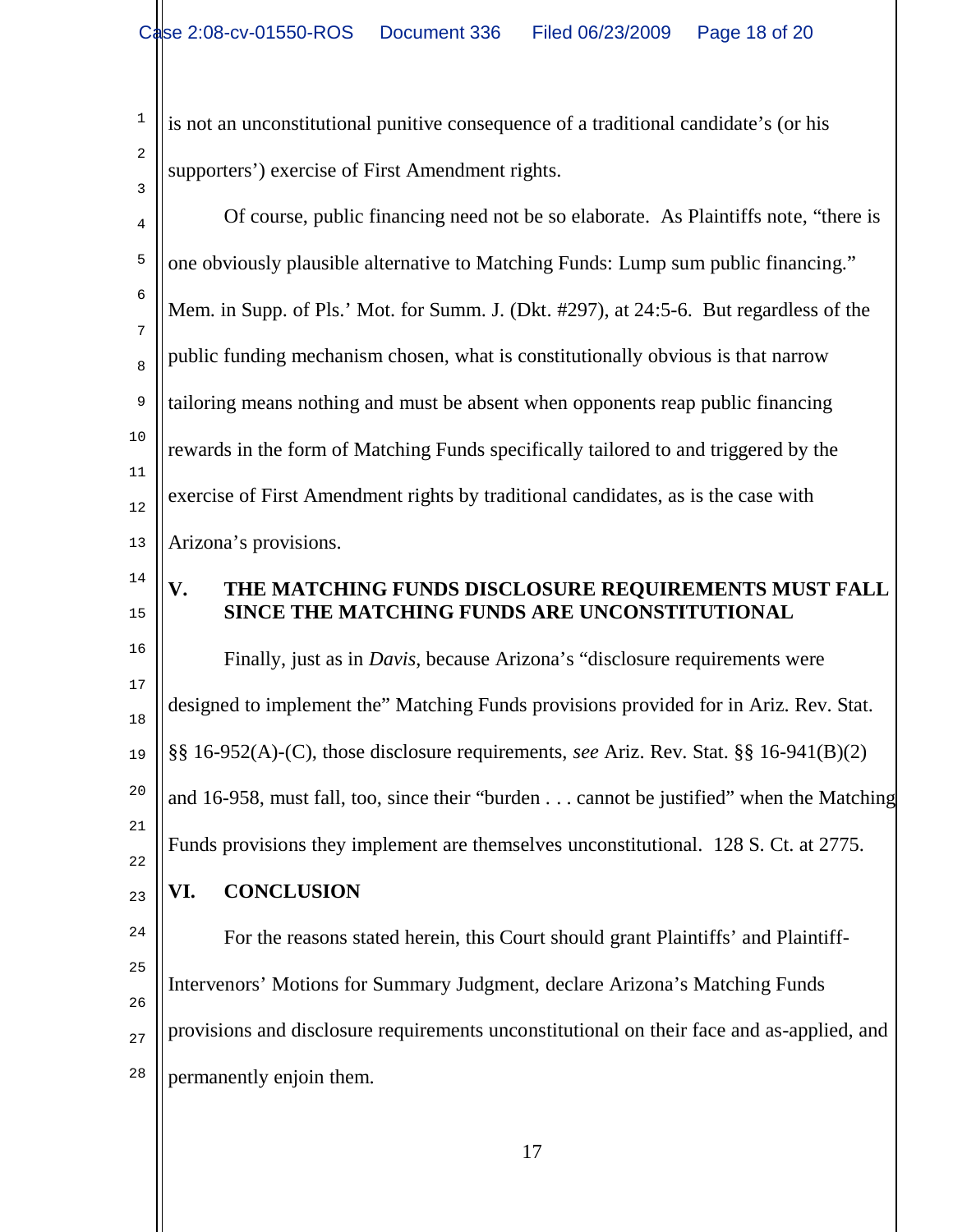|              | Case 2:08-cv-01550-ROS | Document 336 | Filed 06/23/2009                                                     | Page 19 of 20 |
|--------------|------------------------|--------------|----------------------------------------------------------------------|---------------|
|              |                        |              |                                                                      |               |
| $\mathbf{1}$ |                        |              | Respectfully submitted,                                              |               |
| 2            |                        |              |                                                                      |               |
| 3            |                        |              |                                                                      |               |
| 4            |                        |              | /s/ Reid Alan Cox<br>Reid Alan Cox (Pro Hac Vice)                    |               |
| 5            |                        |              | <b>Center for Competitive Politics</b>                               |               |
| 6            |                        |              | 124 S. West Street, Suite 201<br>Alexandria, VA 22314                |               |
| 7            |                        |              | P: (703) 894-6800/F: (703) 894-6811                                  |               |
| $\,8\,$      | Dated: June 23, 2009   |              | E-Mail: rcox@campaignfreedom.org<br><b>Counsel for Amicus Curiae</b> |               |
| 9            |                        |              |                                                                      |               |
| 10           |                        |              |                                                                      |               |
| 11           |                        |              |                                                                      |               |
| 12           |                        |              |                                                                      |               |
| 13           |                        |              |                                                                      |               |
| 14           |                        |              |                                                                      |               |
| 15           |                        |              |                                                                      |               |
| 16           |                        |              |                                                                      |               |
| 17           |                        |              |                                                                      |               |
| $18\,$       |                        |              |                                                                      |               |
| 19           |                        |              |                                                                      |               |
| 20           |                        |              |                                                                      |               |
| 21           |                        |              |                                                                      |               |
| 22           |                        |              |                                                                      |               |
| 23           |                        |              |                                                                      |               |
| 24           |                        |              |                                                                      |               |
| 25           |                        |              |                                                                      |               |
| 26           |                        |              |                                                                      |               |
| 27           |                        |              |                                                                      |               |
| 28           |                        |              |                                                                      |               |
|              |                        |              |                                                                      |               |
|              |                        |              | 18                                                                   |               |